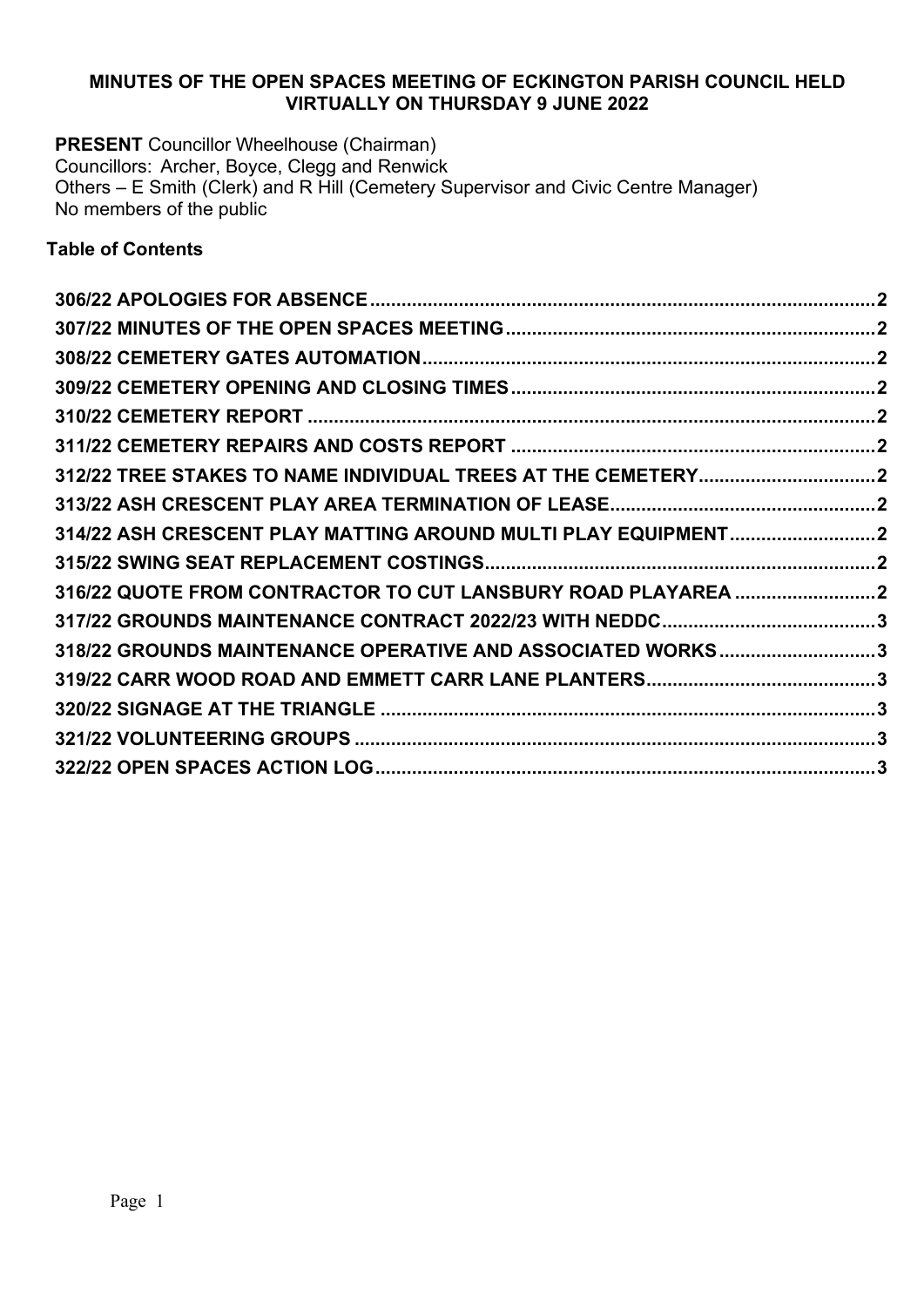## **306/22 APOLOGIES FOR ABSENCE**

Cllr Boyce Cllr Dye Cllr Hunt Cllr Kenyon Cllr Ridgway

#### **307/22 MINUTES OF THE OPEN SPACES MEETING**

**RESOLVED** received and approved as a true record Minutes 286/22 – 305/22 of the Open Spaces Meeting held on 7 April 2022.

## **308/22 CEMETERY GATES AUTOMATION**

**RECOMMEND** approval of quote received from Synergy Security Systems Ltd totalling £11,580.00 this includes full automation of gates on a timer, exit loop and installation of cabling to the Chapel of Ease. Clerk to apply to Police and Crime Commissioner for grant funding regarding anti-social behaviour for £5,000.00. Clerk to setup a site visit with the contractor and Councillors to discuss where the cabling will be installed.

## **309/22 CEMETERY OPENING AND CLOSING TIMES**

**RESOLVED** noted report, Clerk to ask contractor about opening times for the gates. Working group would like the opening and closing times to remain the same.

## **310/22 CEMETERY REPORT**

**RESOLVED** noted report, Cemetery Manager to draw a plan of the Cemetery where rewilding areas are and bring back to Full Council. Cemetery Manager to meet with contractor to ensure these areas are looked after and the necessary works carried out. Clerk to write to Derbyshire County Councillor Renwick for assistance in growing wild flowers in the unmown areas of the Cemetery.

# **311/22 CEMETERY REPAIRS AND COSTS REPORT**

**RESOLVED** noted report.

**RECOMMEND** approval that the ride on mower is sold for the offered price of £500.00 for spare parts as it is damaged beyond repair.

# **312/22 TREE STAKES TO NAME INDIVIDUAL TREES AT THE CEMETERY**

**RESOLVED** deferred to the next meeting.

# **313/22 ASH CRESCENT PLAY AREA TERMINATION OF LEASE**

**RESOLVED** deferred to the next meeting after Councillors have spoken to local residents. Cllr Wheelhouse and Deputy Clerk to discuss an alternative for the site to become an allotment space and bring back findings to the next working party meeting.

# **314/22 ASH CRESCENT PLAY MATTING AROUND MULTI PLAY EQUIPMENT**

**RESOLVED** deferred to the next meeting.

# **315/22 SWING SEAT REPLACEMENT COSTINGS**

**RESOLVED** Clerk contacts NEDDC regarding the cheapest option for swing seat replacements and circulate costings.

# **316/22 QUOTE FROM CONTRACTOR TO CUT LANSBURY ROAD PLAYAREA**

**RECOMMEND** approval of the quote received from P Bowdens but ask for a reduction